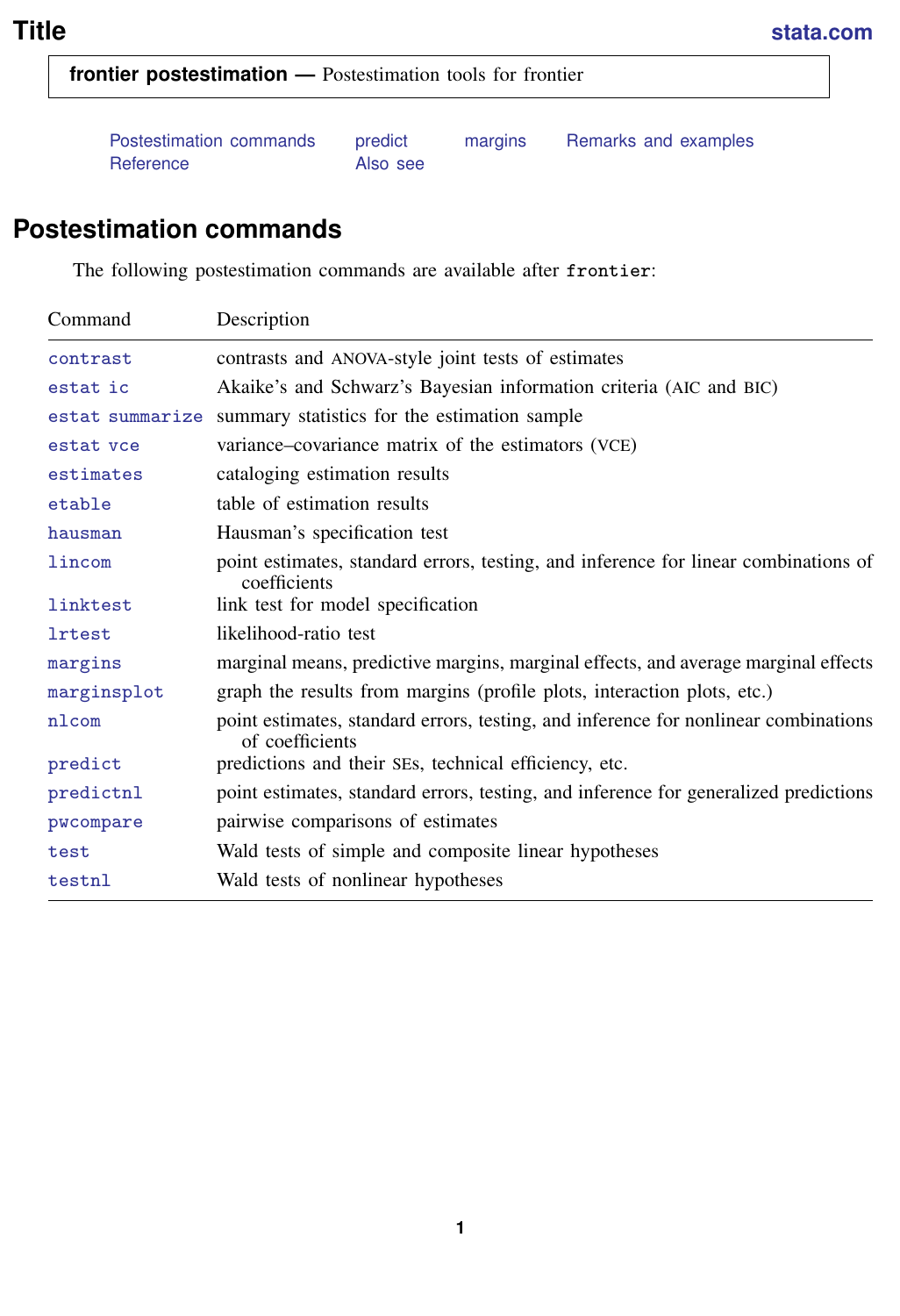# <span id="page-1-0"></span>**predict**

## **Description for predict**

predict creates a new variable containing predictions such as linear predictions, standard errors, and estimates of technical efficiency.

## **Menu for predict**

Statistics > Postestimation

## **Syntax for predict**

```
\text{predict} type \rceil newvar} if \rceil in \rceil , statistic \lceiltypeifin} \ \big] \, , \ \texttt{scores}statistic Description
Main
 xb linear prediction; the default
 stdp standard error of the prediction
 u estimates of minus the natural log of the technical efficiency via E(u_i \mid \epsilon_i)m estimates of minus the natural log of the technical efficiency via M(u_i \mid \epsilon_i)te estimates of the technical efficiency via E \{ \exp(-su_i) | \epsilon_i \}
```
 $s = \begin{cases} 1, & \text{for production functions} \\ 1, & \text{for each functions} \end{cases}$ −1, for cost functions

These statistics are available both in and out of sample; type predict ... if e(sample) ... if wanted only for the estimation sample.

## **Options for predict**

[Main]  $M$ ain  $\overline{\phantom{a}}$ 

 $\overline{a}$ 

xb, the default, calculates the linear prediction.

stdp calculates the standard error of the linear prediction.

u produces estimates of minus the natural log of the technical efficiency via  $E(u_i \mid \epsilon_i)$ .

m produces estimates of minus the natural log of the technical efficiency via  $M(u_i \mid \epsilon_i)$ .

te produces estimates of the technical efficiency via  $E \{ \exp(-su_i) | \epsilon_i \}.$ 

scores calculates equation-level score variables.

The first new variable will contain  $\partial \ln L/\partial(\mathbf{x},\boldsymbol{\beta})$ .

The second new variable will contain  $\partial \ln L / \partial (\text{lnsig2v})$ .

The third new variable will contain  $\partial \ln L / \partial (\text{lnsig2u})$ .

scores may not be specified after estimation with option distribution(tnormal).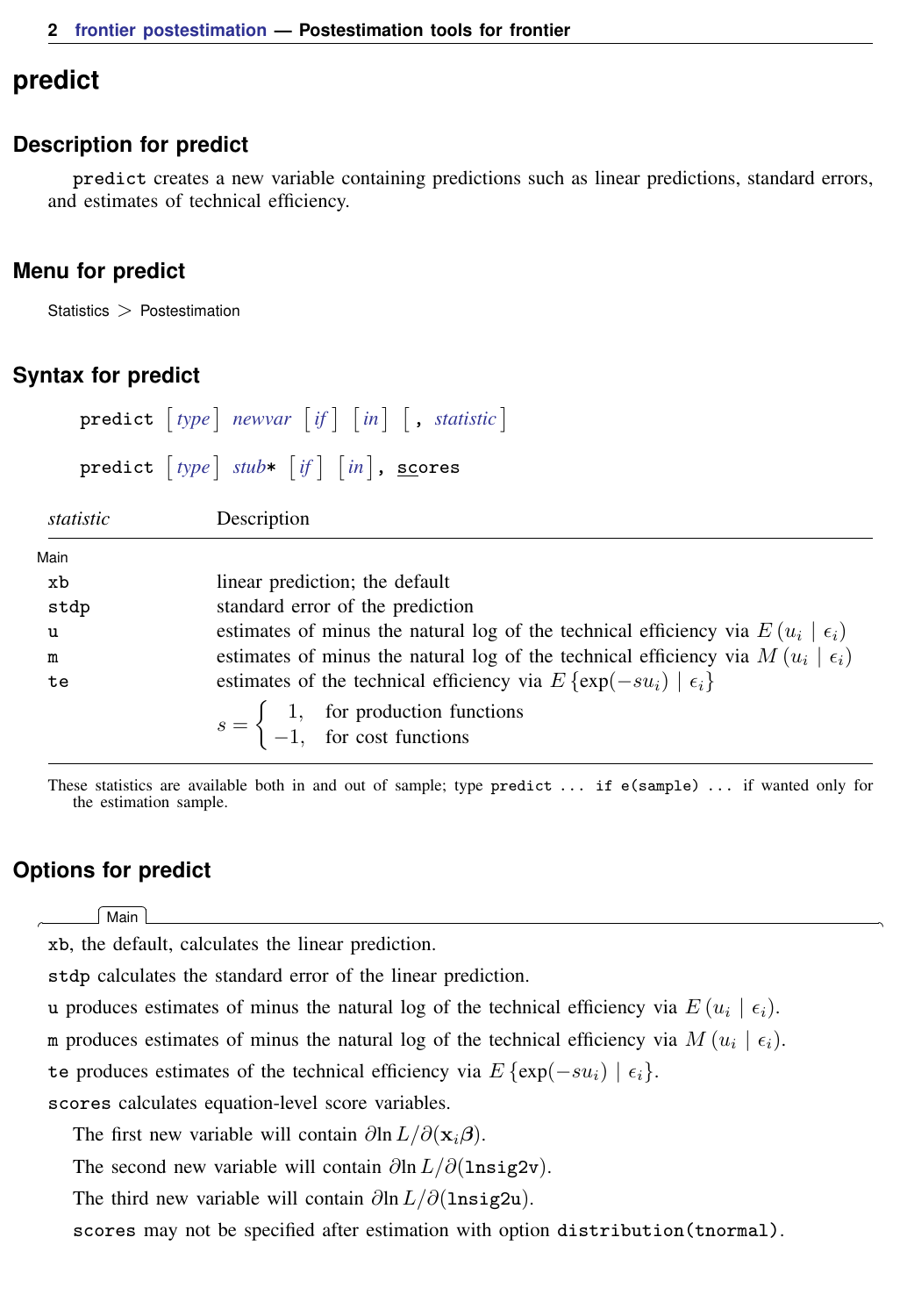# <span id="page-2-0"></span>**margins**

#### **Description for margins**

margins estimates margins of response for linear predictions.

#### **Menu for margins**

Statistics  $>$  Postestimation

### **Syntax for margins**

|           | margins $\lceil$ marginlist $\rceil$ , options $\rceil$                                                            |  |  |  |
|-----------|--------------------------------------------------------------------------------------------------------------------|--|--|--|
|           | margins $\lceil$ <i>marginlist</i> $\rceil$ , <b>predict</b> ( <i>statistic</i> ) $\lceil$ <i>options</i> $\rceil$ |  |  |  |
| statistic | Description                                                                                                        |  |  |  |
| xb        | linear prediction; the default                                                                                     |  |  |  |
| stdp      | not allowed with margins                                                                                           |  |  |  |
| u         | not allowed with margins                                                                                           |  |  |  |
| m         | not allowed with margins                                                                                           |  |  |  |
| te        | not allowed with margins                                                                                           |  |  |  |
|           |                                                                                                                    |  |  |  |

<span id="page-2-1"></span>Statistics not allowed with margins are functions of stochastic quantities other than  $e(b)$ . For the full syntax, see  $[R]$  [margins](https://www.stata.com/manuals/rmargins.pdf#rmargins).

# **Remarks and examples [stata.com](http://stata.com)**

## Example 1

In [example 2](https://www.stata.com/manuals/rfrontier.pdf#rfrontierRemarksandexamplesex2) of  $[R]$  [frontier](https://www.stata.com/manuals/rfrontier.pdf#rfrontier), we modeled heteroskedasticity by specifying the vhet() option. We would like to compare the predicted efficiency in that case with respect to a model specification without accounting for the presence of heteroskedasticity in the error term. [Kumbhakar and Lovell](#page-4-2) ([2000,](#page-4-2) 117) show that failing to account for heteroskedasticity associated with firm size may lead to bias in the estimation of the technical efficiency. By incorrectly assuming homoskedasticity, the estimates for relatively small firms would be biased upward, while the estimates for relatively large firms would be biased downward. Let's refit the model and use the te option of predict: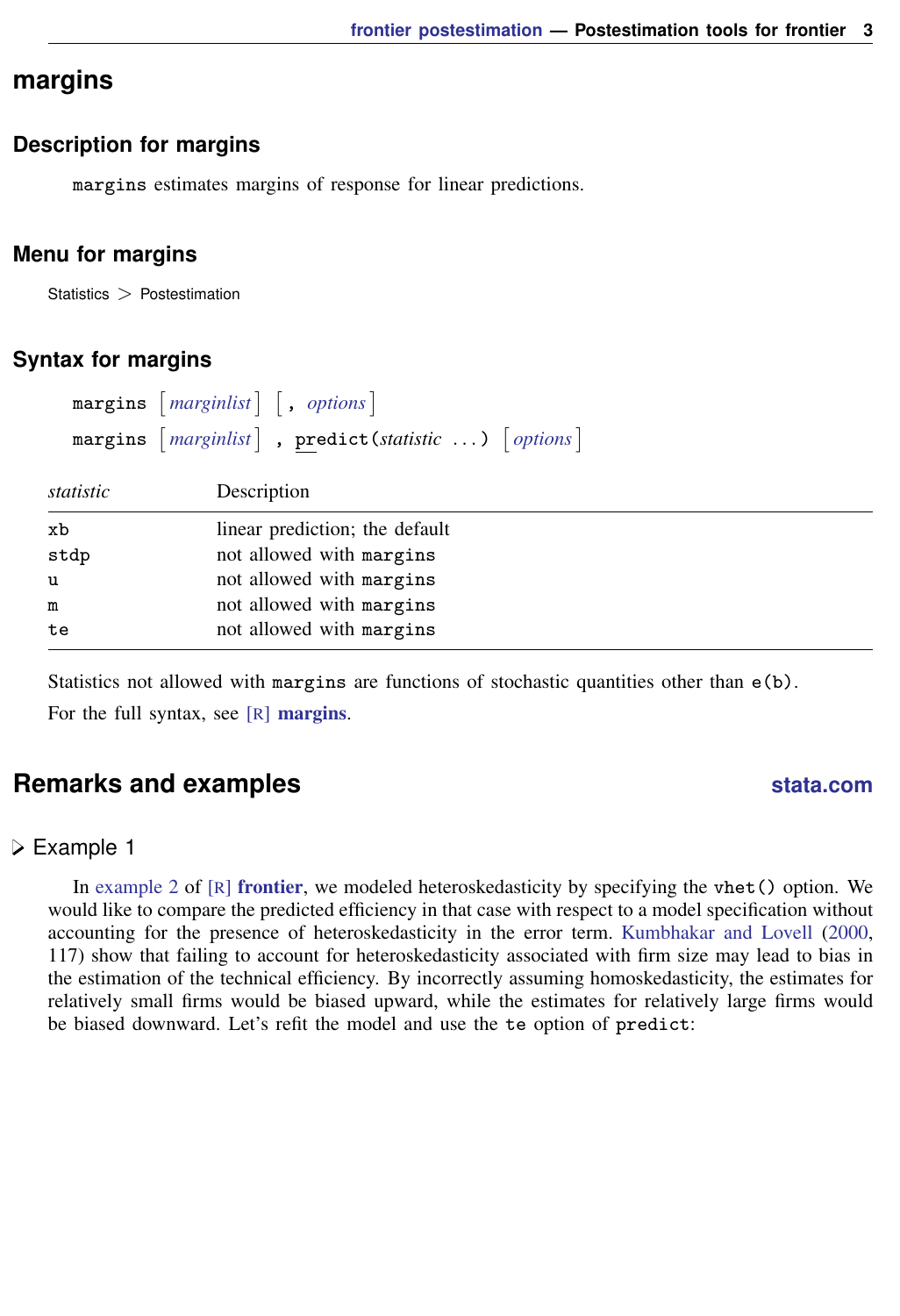- . use https://www.stata-press.com/data/r17/frontier1
- . frontier lnoutput lnlabor lncapital, vhet(size) (output omitted )
- . predict te vhet, te

Next, we fit the model assuming homoskedasticity and then again predict the technical efficiency with the te option of predict:

- . frontier lnoutput lnlabor lncapital (output omitted )
- . predict te, te

The graph below shows the estimates for technical efficiency for the smaller and larger firms. The technical efficiency tends to be smaller for smaller firms when the model specification accounts for the presence of heteroskedasticity, whereas the predictions for the technical efficiency tends to be smaller for larger firms assuming homoskedasticity. These results agree with the theoretical statement in [Kumbhakar and Lovell](#page-4-2) ([2000\)](#page-4-2) because the firm size was actually relevant to model heteroskedasticity in the idiosyncratic component of the error term.



## ◁

### **▷ Example 2**

We also test in [example 2](https://www.stata.com/manuals/rfrontier.pdf#rfrontierRemarksandexamplesex2) of  $[R]$  [frontier](https://www.stata.com/manuals/rfrontier.pdf#rfrontier) whether the firms use constant returns to scale. We can use lincom as an alternative to perform an equivalent test based on the normal distribution.

```
. use https://www.stata-press.com/data/r17/frontier1, clear
. frontier lnoutput lnlabor lncapital, vhet(size)
 (output omitted )
. lincom _b[lnlabor] + _b[lncapital]-1
```

```
( 1) [lnoutput]lnlabor + [lnoutput]lncapital = 1
```

| $Inoutput$ Coefficient Std. err. $z$ P> z |  | [95% conf. interval] |  |
|-------------------------------------------|--|----------------------|--|
|                                           |  |                      |  |